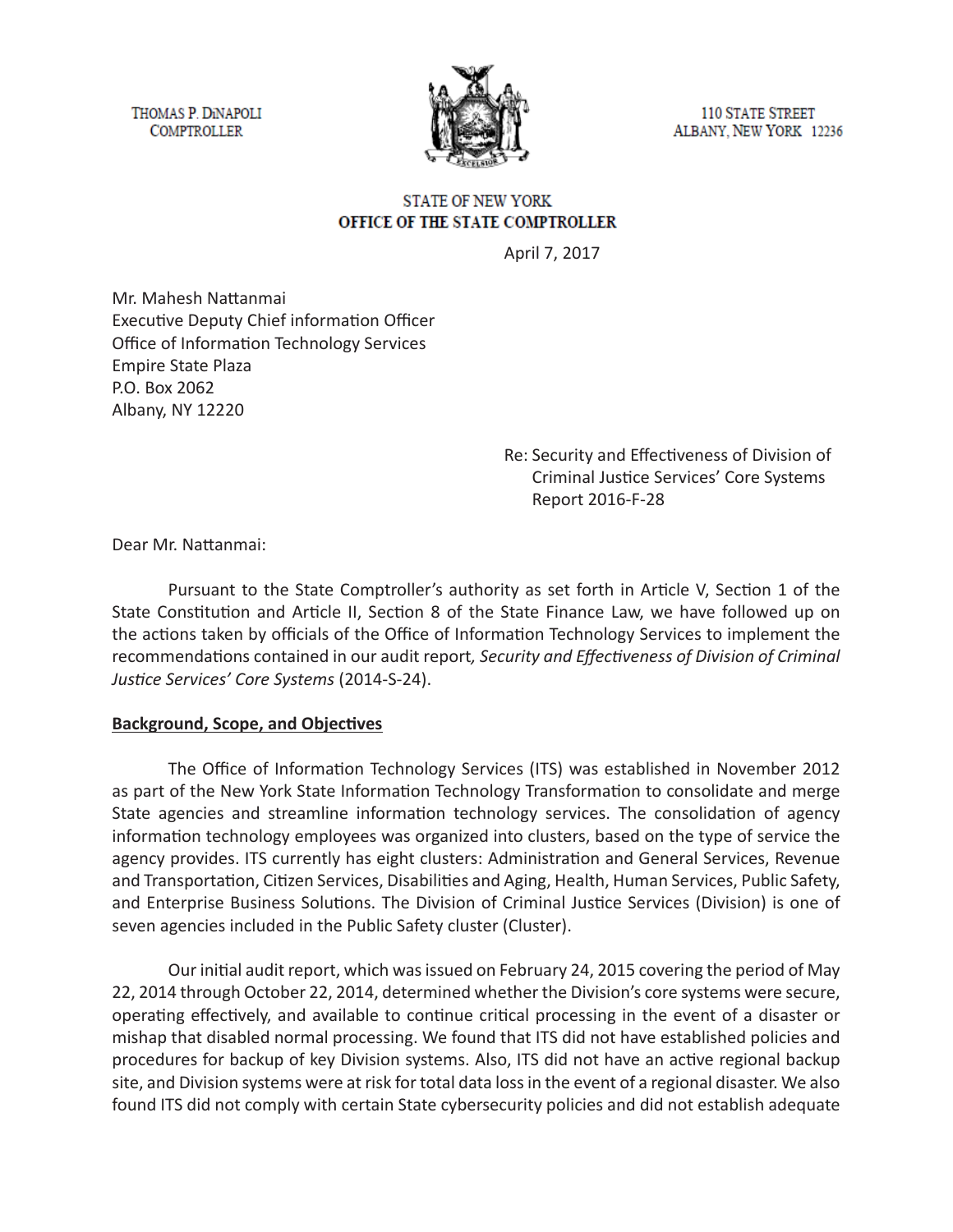processes to monitor and oversee user access to Division operating systems and software as well as the changes made to systems and software. The objective of our follow-up was to assess the extent of implementation, as of March 13, 2017, of the eight recommendations included in our initial audit report.

#### **Summary Conclusions and Status of Audit Recommendations**

ITS made some progress in implementing the recommendations identified in our prior audit report. However, we found that disaster recovery and business continuity planning continue to be deficient, and ITS had not entered into a cooperative agreement with the Division to delineate agency versus ITS responsibilities. Of the eight prior recommendations, four have been implemented, two have been partially implemented, and two have not been implemented.

#### **Follow-Up Observations**

## **Recommendation 1**

*Adhere to the New York State IT Account Management/Access Control Standard, as issued by the EISO, by establishing a Cluster process for granting, modifying, removing, tracking, and monitoring access privileges.* 

#### Status – Implemented

Agency Action – The Cluster now handles requests for granting, modifying, and cancelling access to critical systems directly in its IT service management tool, which documents approval and also allows tracking and monitoring of user access rights. Granting and modifying access now requires approval by both the Division and ITS, and the Cluster has updated its forms accordingly. Further, the Cluster follows detailed procedures to ensure that all access is revoked timely when a user leaves employment.

Effective September 2016, the Cluster requires a biannual review of database access to identify and remove users who no longer need access. The Cluster also developed the ability to track and monitor user access to critical applications along with a process whereby access will be reviewed on a quarterly basis. Division executive staff, managers, and supervisors and Cluster managers will receive a quarterly report on critical access information to review.

## **Recommendation 2**

*Appoint a permanent Change Manager and create a unified, Cluster-wide change management process.*

## Status – Implemented

Agency Action – The Cluster has established a Cluster Change Advisory Board that includes a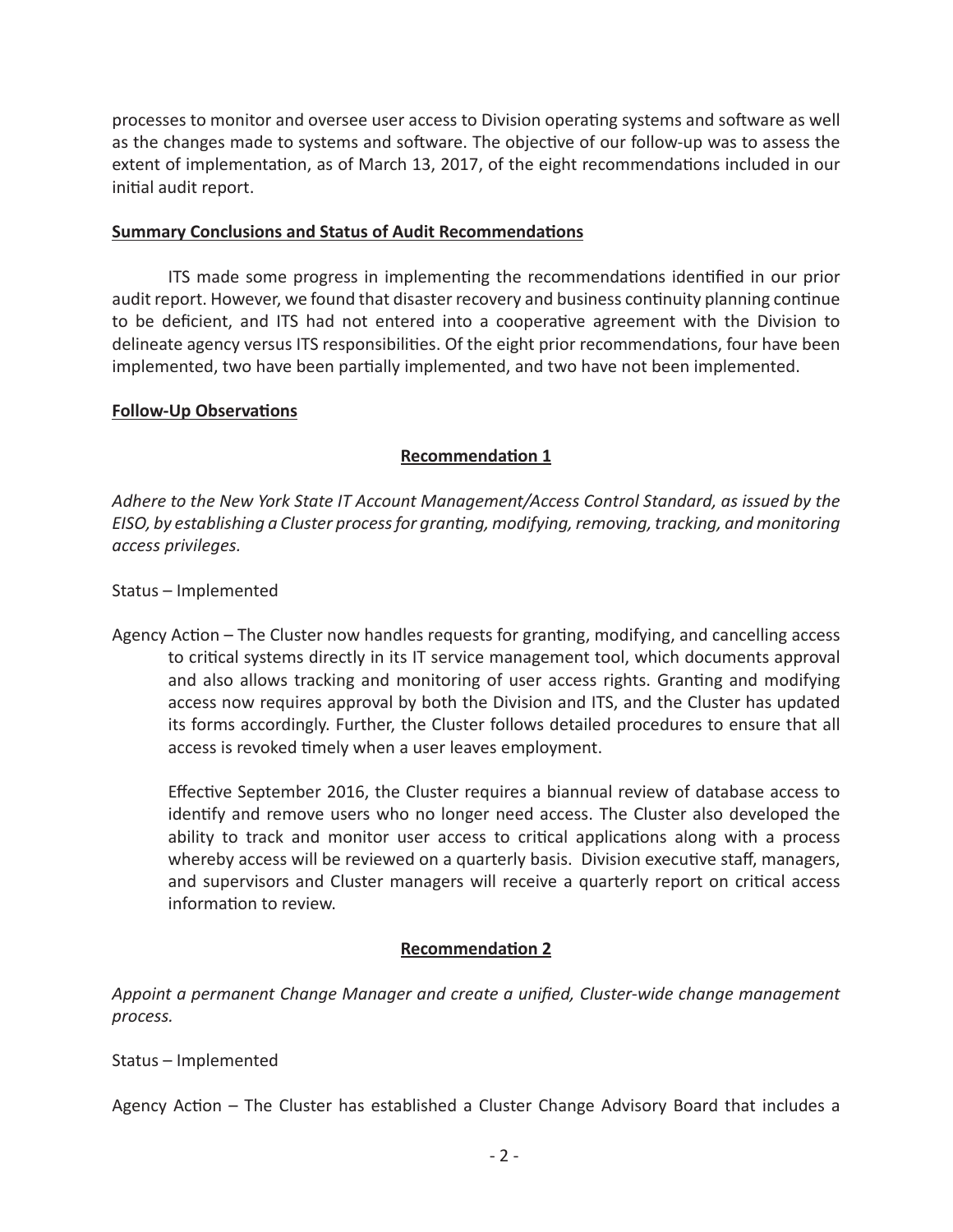permanent Change Manager. The Cluster has also developed a change management process that aligns with the ITS Enterprise-Wide Change Management policy issued in January 2016. As part of the process, the Cluster uses the IT Service Management tool to administer its change requests.

Also, although the Cluster implemented our recommendation, we noted in another followup report (2016-F-15, issued in December 2016) that the IT Service Management tool does not allow Cluster or Division officials to ensure all implemented system changes have gone through the approved management process and are recorded. To provide adequate controls, ITS is developing a separate configuration management database which will flag exceptions and create a report when changes are applied. Without established controls to ensure that all changes adhere to the established process, ITS cannot demonstrate that the process is working as intended.

## **Recommendation 3**

*Establish a comprehensive process to inventory and monitor Division data, operating systems, and software assets as well as their associated versions. Remove unsupported systems and software or update them to vendor-supported levels.* 

Status – Not Implemented

- Agency Action The Cluster has not developed a comprehensive process to inventory and monitor Division systems and software. We found unsupported systems and software that had not been removed or updated. Among the issues we found were:
	- 22 (14 Linux, 7 Windows, and 1 SQL) servers no longer supported;
	- 20 Oracle databases no longer supported; and
	- 6 Oracle databases without the version numbers required to determine whether they are supported.

The Cluster established a standard for the management of commercial off-the-shelf (COTS) products, effective April 2016. According to this standard, the Cluster COTS team is supposed to keep a central repository of all COTS applications, and review the repository at least once a year to ensure it is up to date and accurate. However, the Cluster is not in compliance with its own standard. At the time of our audit, the repository had 32 total COTS applications but only seven applications actually had a version listed, and only one of those was current. In addition, only ten COTS applications had license information, and six of those had expired.

The Cluster does not have accurate information regarding the status of Division infrastructure. We were given a status report from November 2016 showing that the Cluster remediated 32 unsupported Division servers. However, a second report from January 2017 of active Division servers included seven of these unsupported servers, indicating that they were still in use and therefore had not been remediated. ITS officials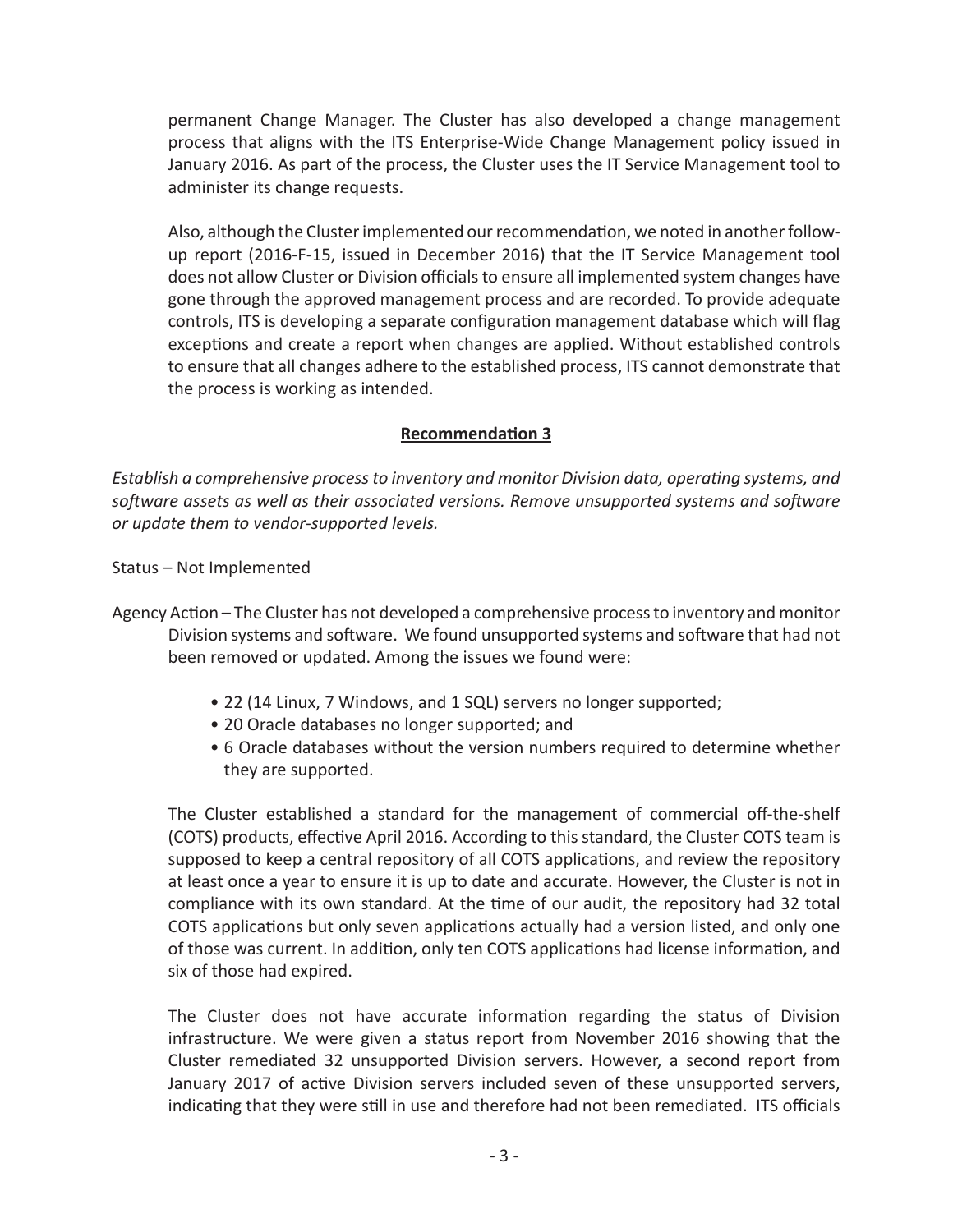subsequently stated that they have added staff to the COTS team, which has now identified 118 COTS products in inventory. However, ITS officials failed to provide an updated list with those 118 products and their version and license information.

# **Recommendation 4**

*Establish Cluster-level backup and recovery policies. Coordinate with the Division to develop and regularly test a comprehensive disaster recovery plan.* 

Status – Partially Implemented

Agency Action – Since August 2014, the Cluster has been covered by the Enterprise ITS Backup and Recovery Services. These backup and recovery services cover six operating system types and two virtual environments that are tested three times per year. However, the Cluster currently does not have disaster recovery capability covering the core business systems used by the Division. It is working on a disaster recovery plan that will provide disaster recovery capability to restore critical Division systems. However, according to ITS officials, a final comprehensive disaster recovery plan for the Cluster is on hold pending development of a Statewide Disaster Recovery Strategy.

# **Recommendation 5**

*Coordinate with the Division to perform a comprehensive risk analysis of mission-critical systems and a Division impact analysis, and to update the Business Continuity Plan to include proper training and the identification of an alternate facility.*

Status – Partially Implemented

Agency Action – The Division provided the audit team with a Continuity of Operations Plan and Comprehensive Emergency Management Plan (Plan) dated October 2015. The Plan referenced a Division impact analysis that was conducted as well as a list of the Division's essential functions as supported by a separate document (dated April 2015) identifying the Division's mission-critical systems, and also contained responses to the Plan from all 13 units of the Division as an appendix. The Plan requires annual review by each office, which provides any changes to the Division's Emergency Manager so that the Plan can be updated by September 30 of each year. The Plan requires annual training for all employees of the Division, regardless of which unit they work for. According to Division officials, the training is done via an online system, and all employees completed the training in 2016.

However, the Plan does not have an alternate location for Division employees to report should the building remain closed for a significant period of time, though one unit did specify an alternate location for its employees in its response to the Plan. According to Division officials, they have identified an alternate location, and are now working with ITS and the Division of Homeland Security and Emergency Services to finalize the arrangements for that site.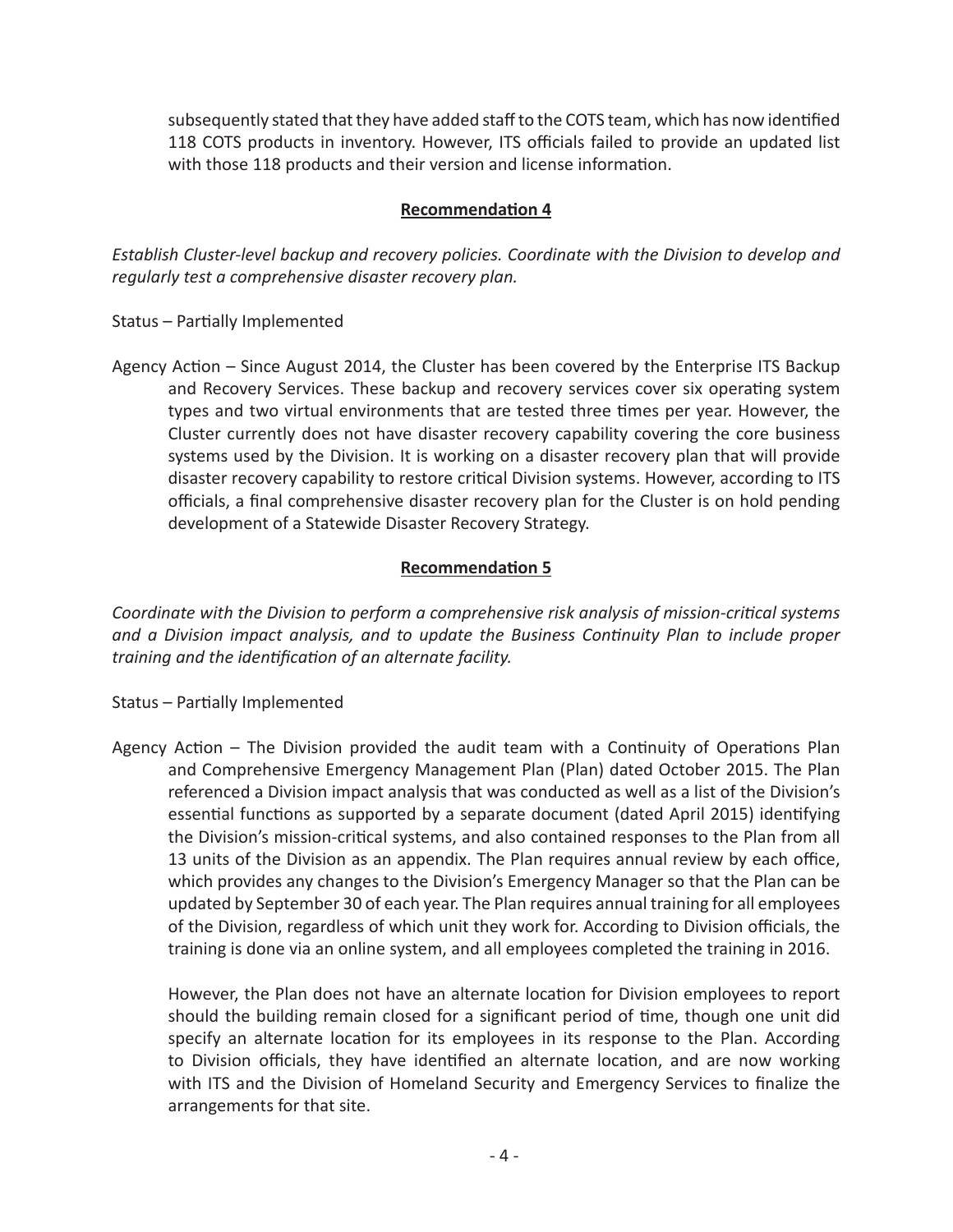## **Recommendation 6**

*Formalize and complete the process of classifying Division data.*

Status – Implemented

Agency Action – The Division has developed an Information Asset Classification System Repository (Repository). As of January 2017, the Repository had 69 assets, with the following information about each: description, use, Department to which the asset belongs, source, business process supported, information owner and custodian, internal and external information users, activity status, format, means of storage, confidentiality, integrity, availability, classification date, and comments.

## **Recommendation 7**

*Develop and implement a current Service Level Agreement or similar arrangement that defines mutual expectations, roles and responsibilities, etc. for ITS, the Cluster, and the Division.*

Status – Not Implemented

Agency Action – During the aforementioned follow-up review (2016-F-15), we obtained a draft Customer Operating Agreement that documents IT service management and specific services, such as system availability, level of support, and the process to manage service interruptions/outages. However, the only agreement ITS officials provided us for this follow-up was an updated Management Control Agreement (MCA) between ITS and the three State agencies (one of which is the Division) in the Cluster that maintain criminal justice systems and data subject to Federal policies. The MCA covers security policy, guidelines, and standards for state and Federal criminal justice systems and agencyspecific information systems under ITS control. However, this document does not define service level objectives for ITS, the Cluster, or the Division, and so does not address the recommendation. According to ITS officials, they aim to meet the same standards that were achieved by the agencies before the creation of ITS. However, they did not provide us with any evidence of what those standards would be or how they would be met.

## **Recommendation 8**

*Implement a process to monitor the availability and performance of Division systems.*

## Status – Implemented

Agency Action – The Cluster adheres to the Enterprise Secure System Development Life Cycle Standard in order to make systems less susceptible to security issues that might impact availability and performance. In addition, as a result of our original audit, the Cluster has implemented several tools to monitor the availability and performance of Division systems, as well as its own performance in diagnosing, troubleshooting, and resolving issues.